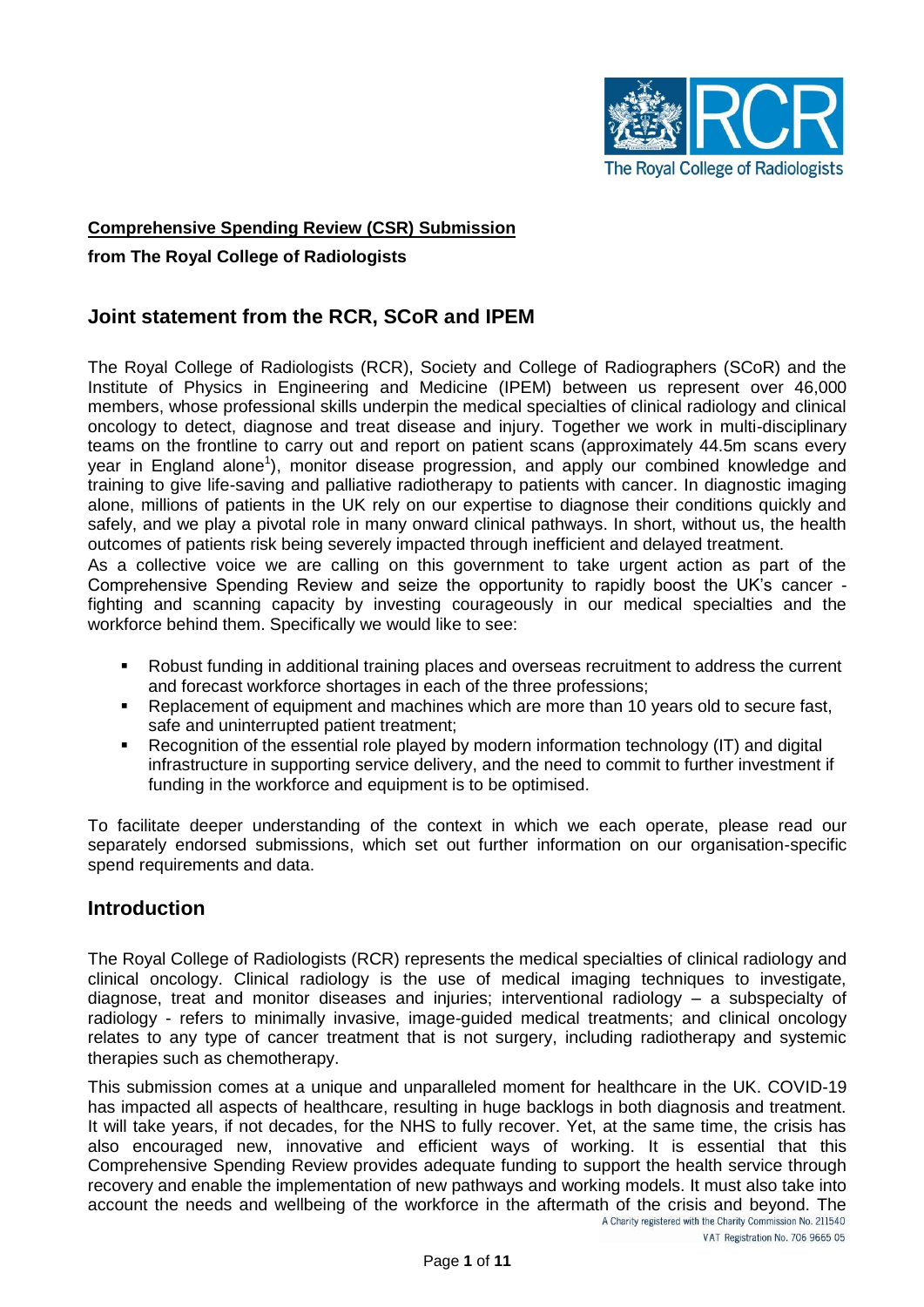majority of costings outlined below are based on data collected before the crisis and relate to preexisting issues, including workforce shortages, aging equipment and inadequate IT infrastructure. However, this should in no way detract from the need to invest in the specific programmes and measures necessary to manage COVID-19 and its wide-reaching implications for healthcare.

# **Clinical oncology**

Over half the people in the UK born after 1960 will have cancer at some point in their lives.<sup>2</sup> Clinical oncologists deliver all types of non-surgical cancer treatment apart from surgery, and are the only medical specialty qualified to deliver radiotherapy.

Radiotherapy is a common and effective treatment for cancer, with nearly half of cancer patients having radiotherapy at some point.<sup>3</sup> Radiotherapy is highly effective in treating cancer - around 40% of patients who are cured of their cancer receive radiotherapy as part of, or the whole of, their treatment.<sup>4</sup> Therefore, to improve cancer survival rates and provide greater support to those living with and beyond cancer, the Treasury must:

#### 1. Fund increases in the oncology workforce

There is a current shortfall of 207 consultant clinical oncologists (19%) and this is forecast to rise to 444 (32%) by 2024.<sup>5</sup>

A fully staffed and adequately funded cancer workforce will:<sup>6</sup>

- Improve patient outcomes and experience
- Release capacity for clinicians to dedicate to service improvement and research
- **Decrease waiting times for treatment**
- **IMPROVE Staff wellbeing, retention and productivity**
- **Enable more efficient use of the workforce's skills and experience**

To address workforce shortages, we need investment in additional training places and overseas recruitment. We calculate that to address the shortfalls in consultant clinical oncologists predicted by 2024 will require a total of approximately **£232.8m**, comprised of **£210.1m** to boost training places and **£22.8m** to support overseas recruitment. Realistically, to accommodate this number of trainees, this cost would need to be spread over a period of a decade or more.

Clinical oncologists work in multidisciplinary teams. Therefore, to realise real benefits for patients, funding to grow the numbers of medical oncologists, therapeutic radiographers, specialist nurses and other associated medical professionals will also be essential. For more detail, please see the submissions from the SCoR and IPEM, as well as other cancer charities and those involved in cancer care. Funding should also cover other associated costs, including training infrastructure, trainer time, leadership roles and administrative support.

#### 2. Invest in radiotherapy equipment

There is a need for significant investment in radiotherapy equipment. Funding equipment for radiotherapy delivery will:

- **IMPROVE ACCESS to state-of-the-art treatment to ensure that patients benefit from the most** advanced technologies with the highest chances of cure and lowest levels of side effects
- Ensure there is no reduction in radiation dose, minimising long term side effects for patients
- Reduce waiting times for patients and improve patient experience of treatment
- Reduce regional variation in patient care.

Capital expenditure for a UK-wide rolling radiotherapy equipment replacement programme, including computed tomography (CT) and magnetic resonance imaging (MRI) planning machines, would cost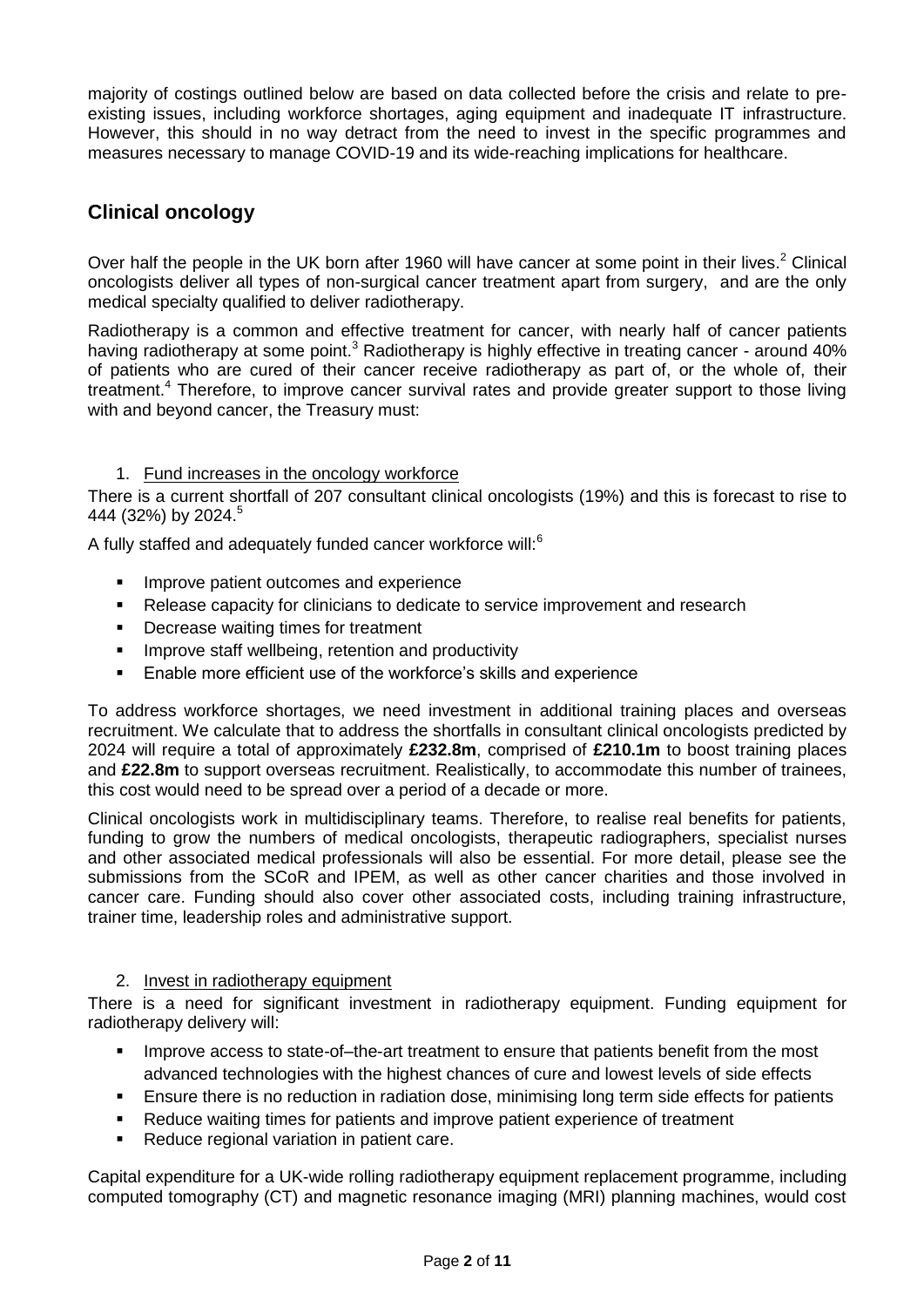approximately **£87.3m per annum**, plus an initial investment of **£300m** to replace linear accelerators (LINACs) over 10 years old – although it should be noted that some trusts and health boards will continue to lease rather than purchase equipment outright, and others may be able to secure discounts during procurement. The breakdown of our calculations is as follows:

For LINACs, which are used to deliver radiotherapy:

- A LINAC costs approximately £2m (including software and installation)
- We estimate that there are 340 LINACs in the UK<sup>7</sup>
- **LINACs need replacing every ten years**
- £2m x 340 LINACS/10 years = **£68m per annum**
- A one-off payment to replace all LINACs over 10 years old would also be necessary. According to calculations from the All-Party Parliamentary Group for Radiotherapy this would cost **£300m**.

For CT machines and software for planning radiotherapy:

- There are an average of two CT planning machines per cancer centre, and a total of 62 cancer centres in the UK
- These need to be replaced every ten years. The cost of a CT scanner is approximately £900,000
- Radiotherapy planning software is required for each treatment course. The cost of a rolling replacement of upgrades, including planning licences, would be approximately £0.5m per annum
- (62 centres x 2 CTs x £900,000)/10 years = £11,160,000 per annum
- £11,160,000 CT costs + £500,000 software costs = £11,660,000 / 10 years = **£11.7m per annum**.

The RCR recommends that each cancer centre has a dedicated MRI machine for radiotherapy planning:

- The cost of an MRI scanner is approximately  $£1,000,000$ . These need to be replaced every ten years
- 62 cancer centres
- (62 centres x £1,000,000)/10 years = **£6.2m per annum**.

Brachytherapy is a subset of radiotherapy. It requires the concurrent use of ultrasound to guide the placement of applicators inserted into the anaesthetised patient.

- We estimate that there are 40 brachytherapy machines across UK cancer centres<sup>7</sup>
- A brachytherapy machine costs £300,000 and an ultrasound machine costs £50,000
- Both sets of equipment need to be replaced every 10 years
- Therefore a rolling replacement of brachytherapy machines would cost **£1.4m per annum**.

All equipment upgrades need to be supplemented with funds to cover installation costs (which can be as much as the equipment itself) and maintenance costs. Equipment upgrades must be accompanied by any necessary upgrades in software, as well as the IT hardware needed to run it. Without these associated investments, clinicians' will be unable to provide up-to-date radiotherapy treatment – for example, the RCR is aware of recent anecdotal examples whereby upgraded radiotherapy software was unable to run on the trust's outdated computer systems.

#### 3. Invest in radiotherapy operational delivery networks

In January 2019, NHS England published their final service specifications for the creation of 11 operational delivery networks (ODNs). $8$  These networks are mobilising well, and have been able to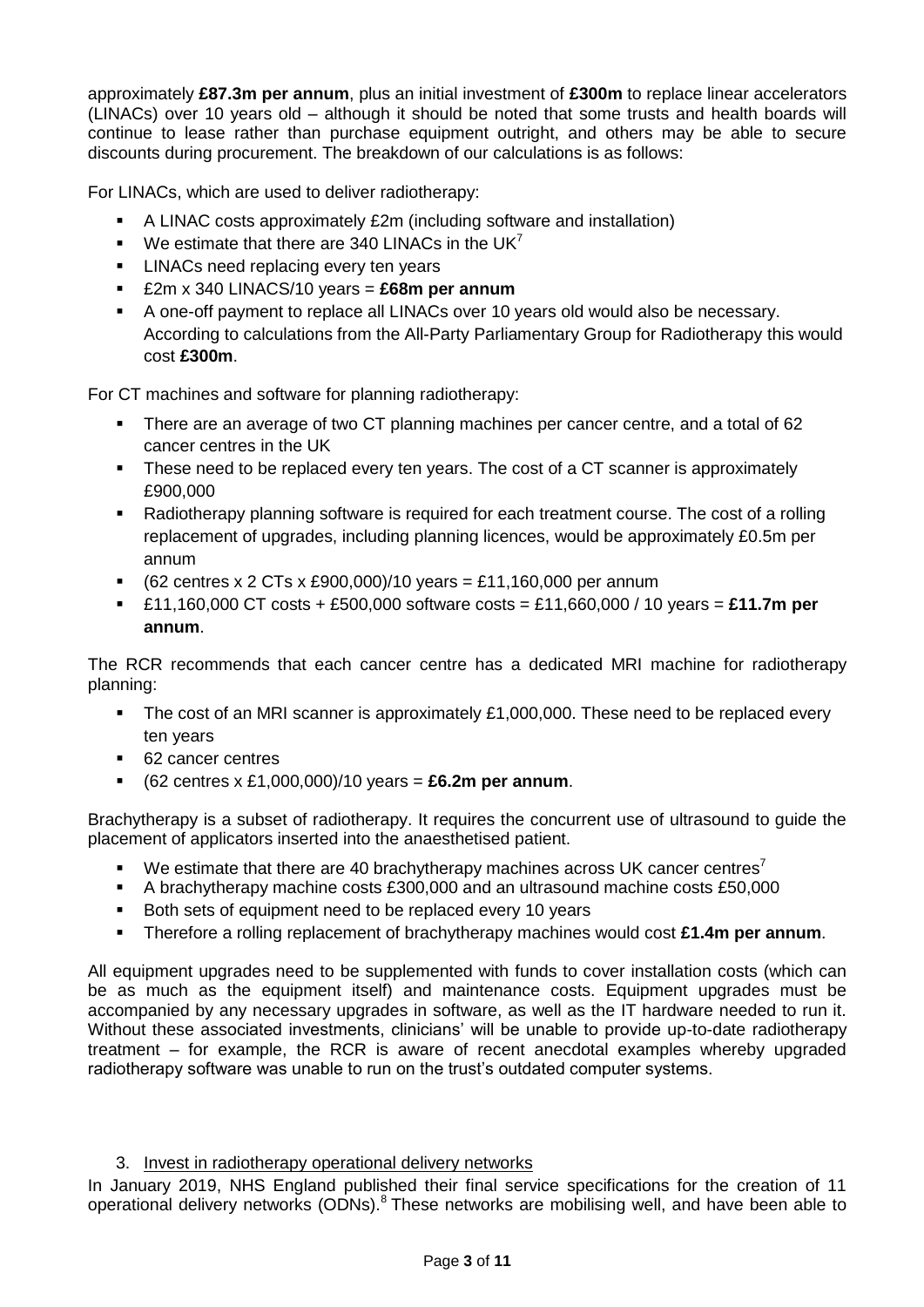access small packages of initial funding through NHS channels. However, if they are to deliver real benefits to patients then they will require ongoing managerial and clinical input, as well as shared systems and software. Similar investment will be required to support the current networking arrangements in cancer centres across Scotland, Wales and Northern Ireland.

To ensure these networks of cancer expertise continue to progress, they will require a dedicated ODN support fund of **£21m** per annum over the next five years. This would enable strong clinical leadership, the implementation of quality improvement and research networks, and audit and data collection. It would also cover the purchase and implementation of a national software solution for sharing information on radiotherapy plans. This would make clinician peer review significantly easier and would provide quality assurance of radiotherapy on a national basis.

## **Clinical and interventional radiology**

Clinical radiologists use medical imaging techniques to investigate, diagnose, treat and monitor diseases and injuries. Interventional radiologists use image-guided techniques to carry out minimally-invasive procedures, improving patient experience, reducing hospital stays and – vitally reducing risk of exposure to COVID-19.

Imaging is central to the diagnosis and treatment of many NHS patients - for example, 2 in 5 patients attending A&E receive an imaging examination.<sup>9</sup> In the case of major trauma (the most common cause of death for those under  $40$ ,  $^{10}$  three-quarters of these critically unwell patients receive a CT imaging examination. As such, ensuring that imaging services are adequately funded and resourced is essential for guaranteeing the best possible care for a huge proportion of NHS patients.

To improve outcomes in clinical and interventional radiology, the Treasury must:

#### 1. Fund increases in the clinical radiology workforce

There is a current shortfall of 1,876 consultant clinical radiologists (33%), and this is forecast to rise to 3,331 consultant clinical radiologists (43%) by 2024.<sup>11</sup>

A fully staffed and adequately funded imaging workforce will:

- Support ambitions for earlier diagnosis for conditions such as cancer, improving patient experience, outcomes and survival rates
- Prevent unnecessary delays in diagnosis and minimise the risk of missed diagnosis
- **Figure 1** Free up time for clinicians to undertake service improvements and research
- **IMPROVE Staff wellbeing, retention and productivity**
- Reduce outsourcing (teleradiology), insourcing and locum costs (which totalled £193million in 2019)
- Enable trusts and health boards to provide effective and sustainable 24-hour interventional radiology services, delivering lifesaving emergency treatment for patients.

To address these shortages, we need investment in additional training places and overseas recruitment. We calculate that to address the shortfalls in consultant clinical radiologists predicted by 2024 will require approximately **£1.5bn** - comprised of **£1.2bn** to boost training places (including an increase in year 6 interventional radiology training places, outlined in more detail below) and **£251m**  to support overseas recruitment. Realistically, to accommodate this number of trainees, this cost would need to be spread over a period of a decade or more.

See below for additional costings for the interventional radiology workforce.

Radiologists work in multidisciplinary teams. Therefore, to fully realise benefits for patients, funding to grow the numbers of diagnostic radiographers, sonographers, medical physicists and other associated medical professionals is also essential. For more detail, please see the submissions from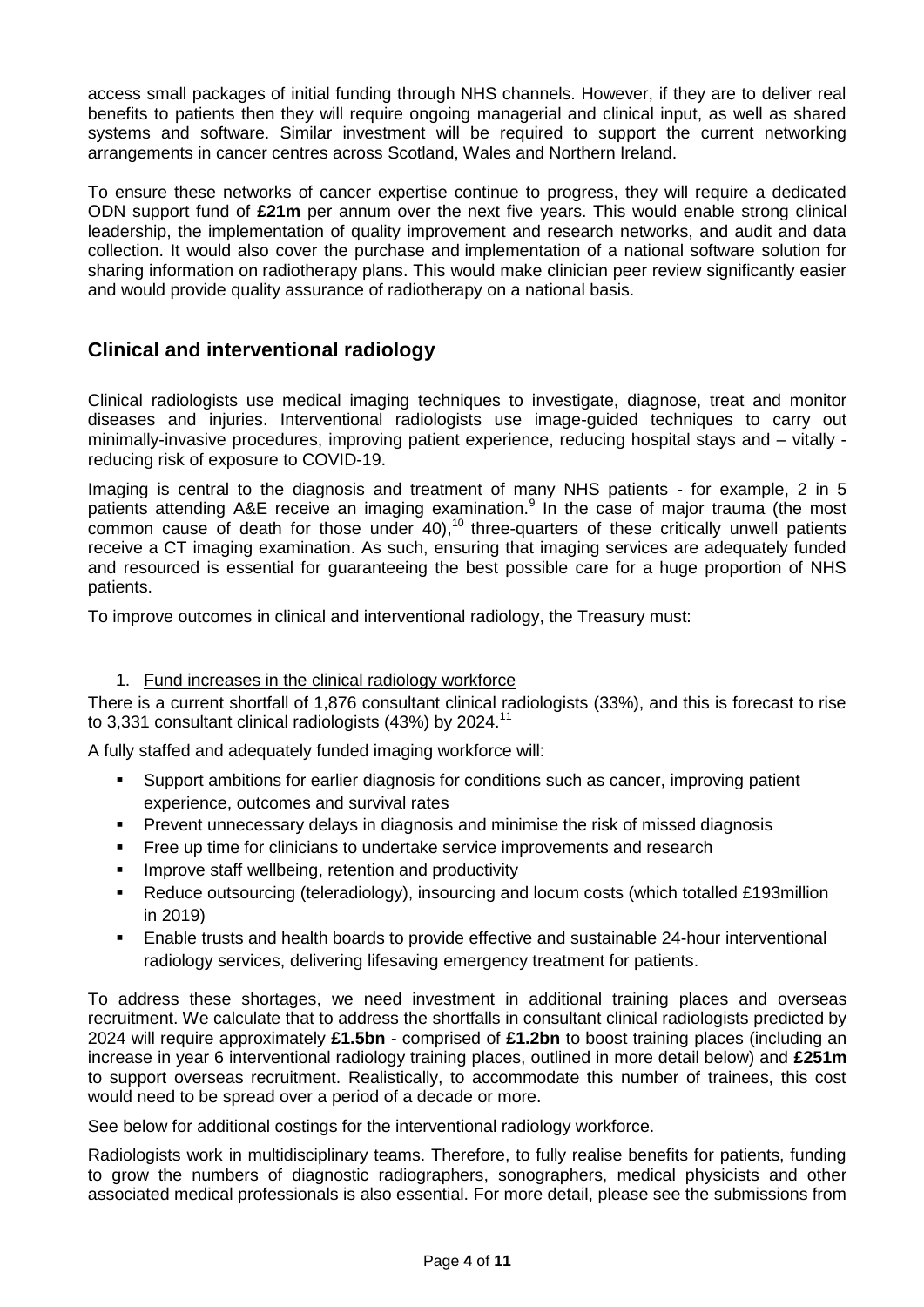the SCoR and IPEM. Funding should also cover other associated costs, including training infrastructure, trainer time, leadership roles and administrative support.

#### 2. Invest in imaging equipment

There is a need for significant investment in equipment for diagnostic imaging. Imaging equipment that is more than ten years old can be considered obsolete or inadequate for conducting certain procedures and must be replaced;<sup>12</sup> yet previous industry surveys have shown one in ten CT scanners<sup>13</sup> and nearly a third of MR scanners in UK hospitals exceed this threshold and hence pose a risk to patients.<sup>14</sup> The UK has fewer scanners than the majority of comparable OECD countries:<sup>15</sup> the latest available OECD data shows the UK has 9.5 CT scanners per million population while France has 18.24 and Germany has 35.1. Similarly, for MRI scanners per million population, the UK has 7.23 MR scanners, France has 15.4, and Germany has 34.7. The £200m committed by the Prime Minister last year to fund new scanners<sup>16</sup> is insufficient to replace all outdated equipment, let alone bring the UK equipment base in to line with other comparable countries.

Adequate funding equipment for diagnostic imaging will:

- Reduce waiting times for patients and ensure that patients benefit from the safest and most advanced medical technology
- Support ambitions for early diagnosis by improving access to diagnostics
- Reduce regional variation in patient care
- **Minimise exposure to radiation during scanning**
- **Bring the UK into line with other comparable countries in terms of access to diagnostic** equipment
- Ensure capacity to be able to meet periods of higher demand or restricted equipment use such as during the COVID-19 pandemic
- Reduce downtime and repair costs associated with the use of obsolete equipment
- Improve the quality of images acquired.

The NHS Long Term Plan included the commitment that investment in new equipment, including CR and MRI scanners, would be negotiated in this Spending Review in order to deliver faster and safer tests.<sup>17</sup> We estimate that within the next three years 251 CT machines and 167 MRI machines will exceed the 10-year age limit and will need to be replaced. The cost of replacing these machines will be approximately **£392.5m**, based on a cost of £900,000 for a CT machine and £1,000,000 for an MRI machine - although it should be noted that some trusts and health boards will continue to lease rather than purchase equipment outright, and others may be able to secure discounts during procurement.

If the UK wants to improve its number of CT and MRI machines per capita, and consequently improve patient wait times and outcomes, these costs will be even higher. The Health Foundation calculates that to bring the UK up to the average number of MRI and CT scanners among EU15 and G7 countries would require approximately £1.5bn in extra capital spending.<sup>18</sup> Indeed, this likely underestimates the total cost, since it does not include additional infrastructure costs such as space in hospitals. It should be noted that the UK data is from 2014, compared with 2016 for the other countries in question.

All equipment upgrades need to be supplemented with funds to cover installation costs (which can be as much as the equipment itself), maintenance costs and regular software updates.

Further capital expenditure is also required for reporting workstations. There is a shortage of Picture Archiving and Communication Systems (PACS) workstations – the standard method for viewing all medical images - meaning that radiologists are sometimes unable to find space for reporting, resulting in unnecessary delays. If, as we recommend, the number of radiology trainees is increased, then this equipment shortage will be exacerbated further. To address this shortage, we recommend investment in an extra 2,000 PACS workstations. This would cost approximately **£10m**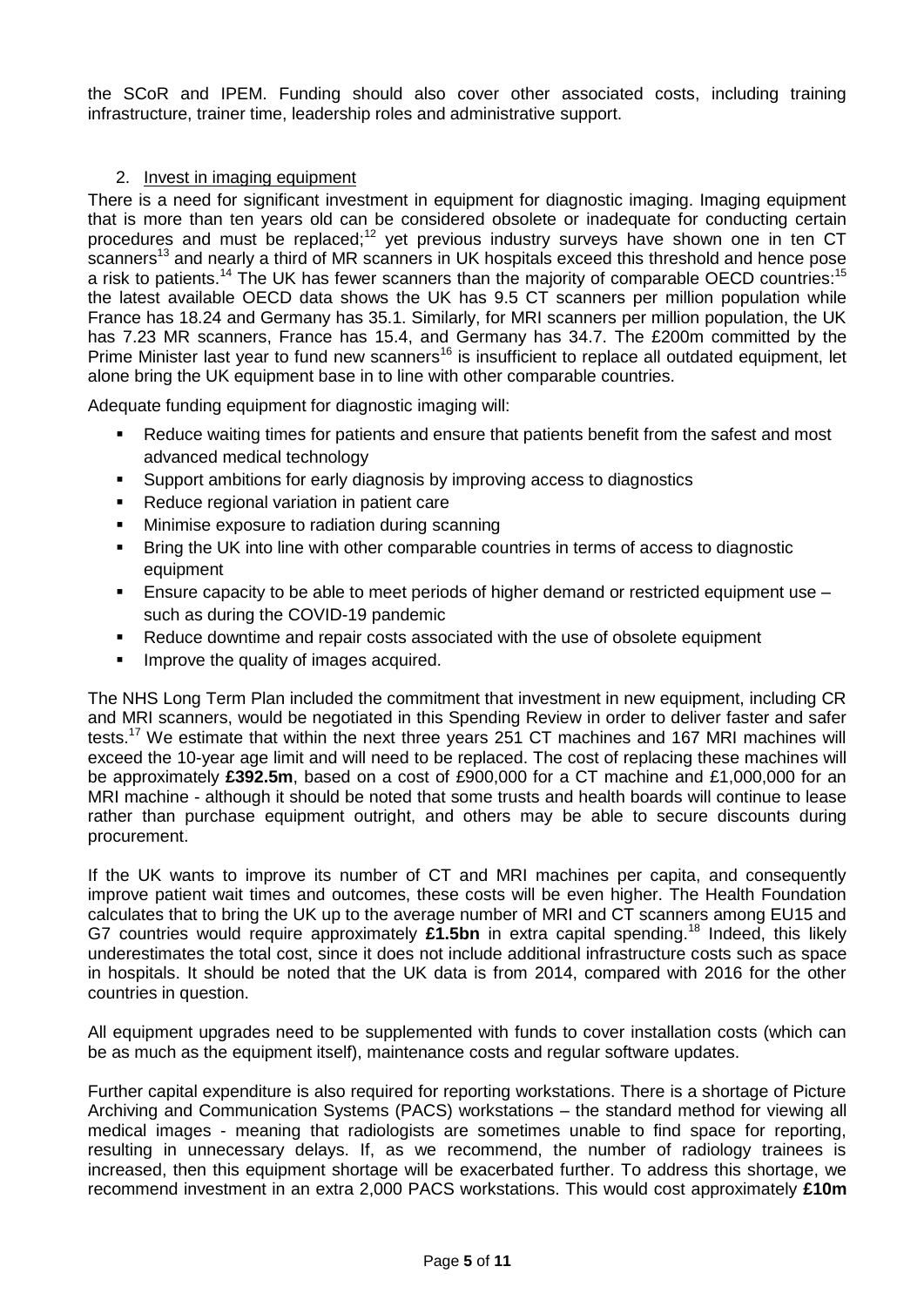(based on an estimated cost of £5,000 per workstation), and replacement should be on a sevenyear cycle.

In addition to the costs outlined above, investment in additional mobile equipment to support mobile lung screening and centres requiring temporary uplift in capacity, for example, during the COVID-19 pandemic, is essential.

#### 3. Invest in interventional radiology

Interventional radiology (IR) is a subspecialty of clinical radiology. Interventional radiologists use image-guided techniques to carry out minimally-invasive - and often life-saving – procedures, including treatments for stroke and haemorrhages. An effective IR service can:

- **•** Offer a faster, safer and more cost-effective alternative to traditional surgery
- **Improve patient outcomes**
- **IMPROVE PATE:** Improve patient recovery times compared with traditional surgery, reducing the length of hospital stays
- Save patients' lives during medical emergencies such as stroke and haemorrhages
- Enable trusts and health boards to provide 24-hour interventional radiology services, delivering lifesaving emergency treatment for patients.

As with clinical radiology, there is a significant shortage of interventional radiologists – an additional 386 consultant interventional radiologists (37%) are currently needed in the UK to meet IR guidelines for patient safety.<sup>19</sup> Interventional radiologists require an extra year of training after completing their clinical radiology training; we calculate that to address forecast shortfalls in IR would require an additional 562 training places, at a cost of **£42.7m**. Realistically, to accommodate this number of trainees, this cost would need to be spread over a period of a decade or more.

In addition, IR services need:

- Access to day-case beds, ideally in a dedicated IR unit. We would suggest an average of 4 day-case beds per unit, equating to approximately 800 beds across 200 additional sites.
- Investment in IR suites for delivering treatment. We estimate that to maximise productivity and throughput there should be one IR suite for every two interventional radiologists.
- Additional nursing and clerical staff to reflect the increase in IR work and support 24/7 activity. For a robust and safe service, each unit requires a minimum of 6 IR's, 6 nursing staff, 6 radiographers and 2 clerical staff.
- Greater investment in interventional neuroradiology, including ensuring that services have the workforce and equipment necessary to deliver 24/7 mechanical thrombectomy treatment.
- Educational and training budgets for maintenance of competencies.

#### 4. Invest in imaging networks

 $\overline{a}$ 

Interconnected radiology networks offer a valuable and efficient method for pooling scan reporting capacity, allowing access to expert opinion in times of annual and sick leave and helping to cover the radiologist vacancies across the country. Existing networks have already demonstrated their utility, with undeniable benefits for patient care as well as significant savings for the NHS. East Midlands network EMRAD estimates that it will save its seven partner trusts £3m over the next decade through their collective negotiation of a contract.<sup>20</sup>

The creation of new imaging networks was confirmed as a priority for NHS England in the Long Term Plan,<sup>17</sup> and there are ongoing calls for this to be replicated in the devolved nations.<sup>21,22</sup>

NHS England has established a strategy for establishing 18 networks by 2023, $^{20}$  and baseline local provision is still being mapped. Some trusts may be at a more advanced stage of interconnectivity

<sup>\*</sup> Mechanical thrombectomy is an effective treatment for stroke that can save lives and reduce permanent brain damage.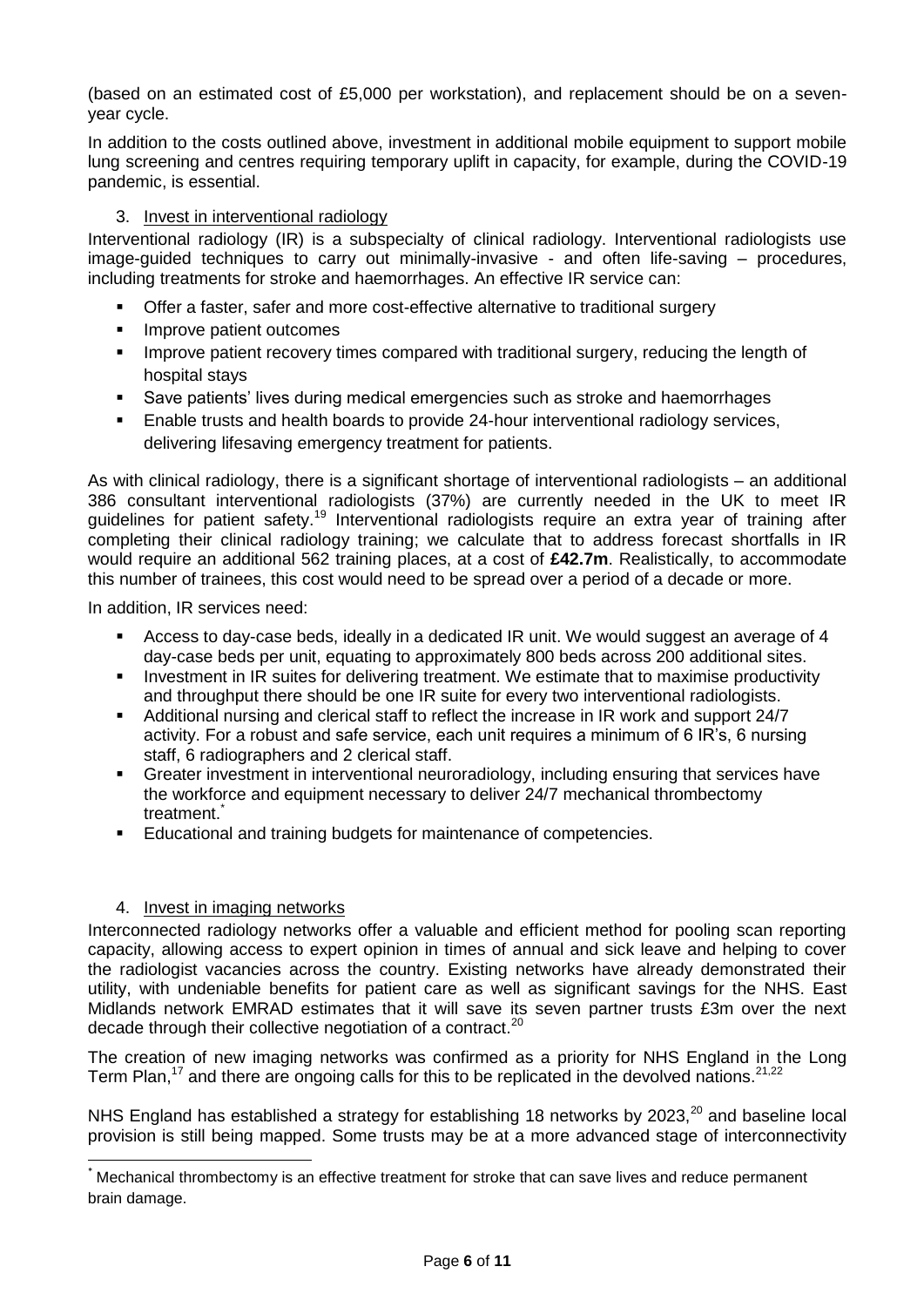and have access to the committed funding and staff time needed to procure and oversee imagesharing platforms, but others will not. For illustration, set up costs alone (not including rolling licensing costs) for one advanced regional network in England were more than £6m. $^{23}$  In line with this, a dedicated fund of approximately **£150m** should be ring-fenced to support the creation and IT alignment of emerging English networks, as well as the creation and ongoing support of similar models in the devolved nations.

The Quality Standard for Imaging<sup>24</sup> (QSI) has been developed to underpin and evaluate high quality, patient orientated imaging services. It articulates the quality expectations of good imaging, interventional radiology and teleradiology services. As NHS England works to establish imaging networks, the QSI offers a quality benchmark against which emerging networks can converge to deliver improved and transformed patient access to imaging services. Supporting networks to meet the QSI would enable quality in delivery, encourage service improvement and reduce regional variation experienced by patients. We estimate that the cost for a network to meet the QSI would be £500,000. Therefore, the cost of supporting all 18 networks meeting this standard would be **£9m.**

#### 5. Invest in rapid and community-based scanning services

In recent years we have seen a growing emphasis on community-based testing through models such as Rapid Diagnostic Centres (RDCs) and Community Diagnostic Hubs (CDHs). RDCs have been established as bolt-on hospital clinics, whilst CDHs would be established at new sites that are logistically positioned to serve local communities and link in with trusts/health boards – meaning that CDHs would require dedicated equipment and healthcare staff. Both models would require IT connectivity with local hospitals to enable image and information sharing.

The RDC and CDH models are designed to:

- Speed up diagnoses for patients with suspected cancer and other serious conditions
- **IMPROVE EXALGO EXA** increase to testing across a range of services, including imaging, endoscopy and cardiology
- Relieve pressure on acute hospital intake.

Community-based diagnostics, including RDCs and CDHs, will also be particularly important as the NHS responds to the impacts of COVID-19, since they can act as "COVID-secure" sites, thereby increasing diagnostic capacity away from acute settings.

RDCs have already been trialled across the UK, with one Welsh pilot demonstrating that these dedicated diagnostic clinics pick up three times more cancer than via normal pathways.<sup>25</sup> The NHS LTP is committed to RDC development<sup>17</sup> and English Cancer Alliances are now tasked with developing local RDC models.<sup>26</sup>

Although RDC and CDH composition will be driven by local systems and needs, there is no doubt that these new services will require huge amounts of resourcing, including premises creation/conversion, equipment installation and running costs and staff provision.

For trusts, health boards and Cancer Alliances to implement them across the UK, the Treasury must support RDCs and CDHs with funds for imaging equipment. A basic imaging bundle for a new RDC/CHD would cost approximately £2.2m:

- One MRI machine: £1,000,000
- One CT machine: £900,000
- One X-ray scanner: £160,000
- **Two ultrasound scanners: £100,000 each**

Therefore, assuming that there would be one CDH or RDC for each of the 167 UK trusts/ health boards, the total cost for imaging equipment would be **£378m**.

6. Fund iRefer for the NHS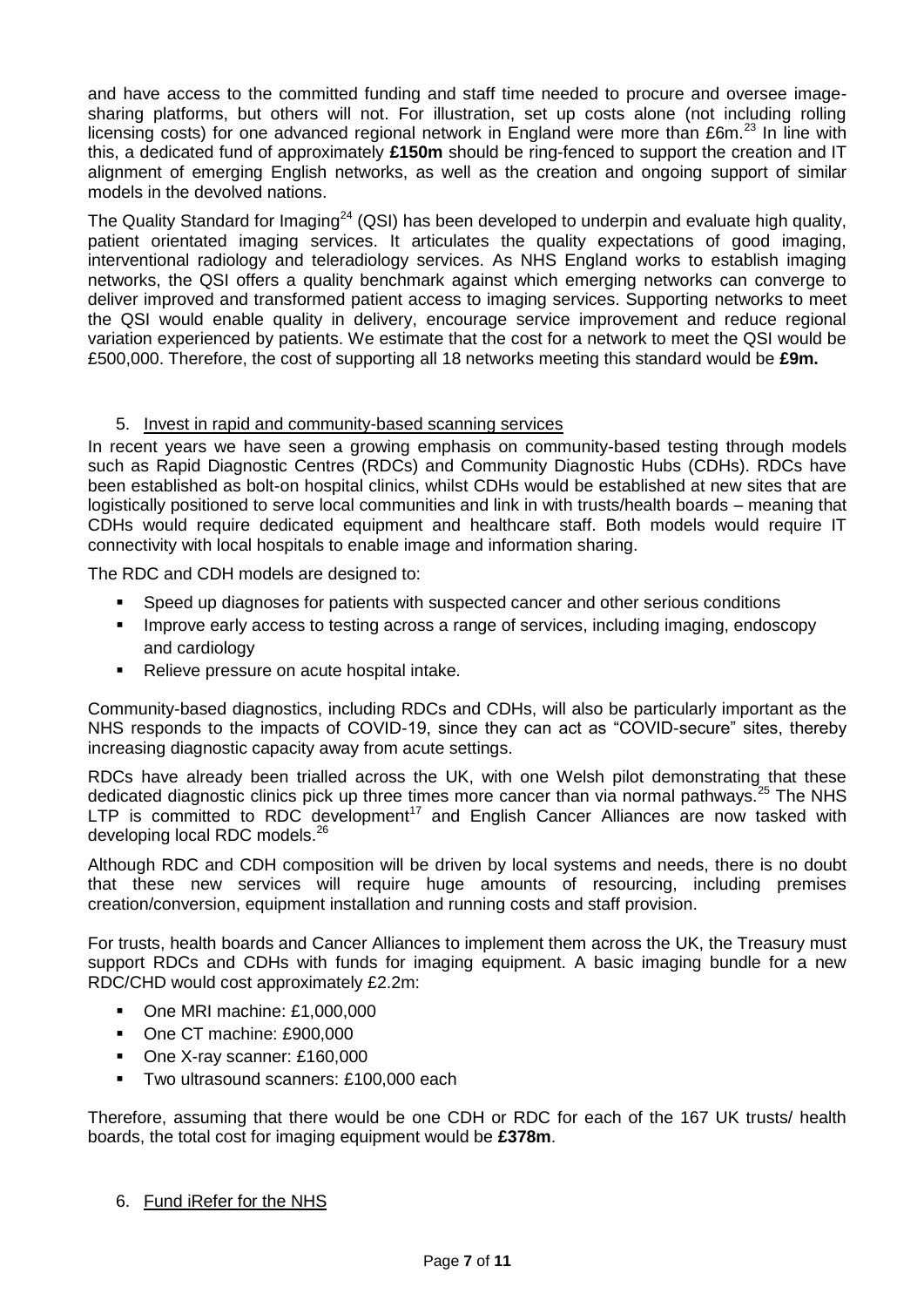iRefer $27$  is a reference tool that provides up-to-date guidance on selecting the most appropriate imaging investigation for a range of clinical problems. It promotes evidence-based imaging and facilitates appropriate referrals to radiology departments. iRefer benefits both clinicians and patients' by:

- Ensuring that the most appropriate imaging test is conducted at the right time, supporting rapid diagnosis
- Eliminating unhelpful or repeat investigations
- **Ensuring that resources are used efficiently and effectively to avoid waste and promote a** sustainable service
- **Promoting uniform and best care for patients**
- **Protecting patients by avoiding unnecessary ionising radiation.**

Excluding VAT, national access to iRefer guidelines could be provided at a cost of:

- **£330,000** for a website-only subscription;
- **£29,032,500** for the full clinical decision support system (five-year subscription, paid annually); or
- **£23,808,547** for the full clinical decision support system (five-year subscription paid up front).

## **Further considerations**

1. Investment in modern IT and digital infrastructure

To underpin all the asks outlined above and support service improvement across the NHS as a whole, investment in modern information technology (IT) and digital infrastructure will be essential.

The NHS' aging IT base is well-documented and a consistent source of lost time and productivity for clinicians. Earlier this year the Department of Health and Social Care committed to reducing staff login times<sup>28</sup> – however, hundreds of thousands of NHS computers continue to run on obsolete hardware and software<sup>29,30</sup>, are unable to receive information from other trusts and health boards and do not have integrated electronic patients records systems. These limitations and inefficiencies are a waste of time and money, and fundamentally inhibit doctors' ability to care for their patients.

The RCR has long advocated for a more advanced and interconnected IT infrastructure. Investment in this area would result in significant benefits for patients, doctors and the wider NHS, including:

- **IMPROVED information sharing within and between trusts and health boards to improve care** for patients
- Better virtual interactions between patients and clinicians
- Reduced waiting times for patients and avoiding unnecessary repeat appointments
- **More effective use of clinicians' time and skills**
- Improved networking and peer support to reduce variation in care and raise standards
- Supporting remote working, reducing work stress and improving staff wellbeing

The CSR must commit to greater healthcare capital expenditure in this area, with incentives and initiatives to enable trusts and health boards to rapidly modernise their IT. If not, any investment in workforce, equipment and software will all be undermined.

#### 2. Investment in artificial intelligence

Artificial intelligence (AI), if properly funded and regulated, will yield significant benefits for both imaging and cancer care. Alongside broad usage across NHS operations, such as supporting and streamlining patient pathways and appointment bookings, AI solutions have the potential to revolutionise clinicians' workflow, automate low-skilled, time-consuming tasks and provide new insights into patient care and population health.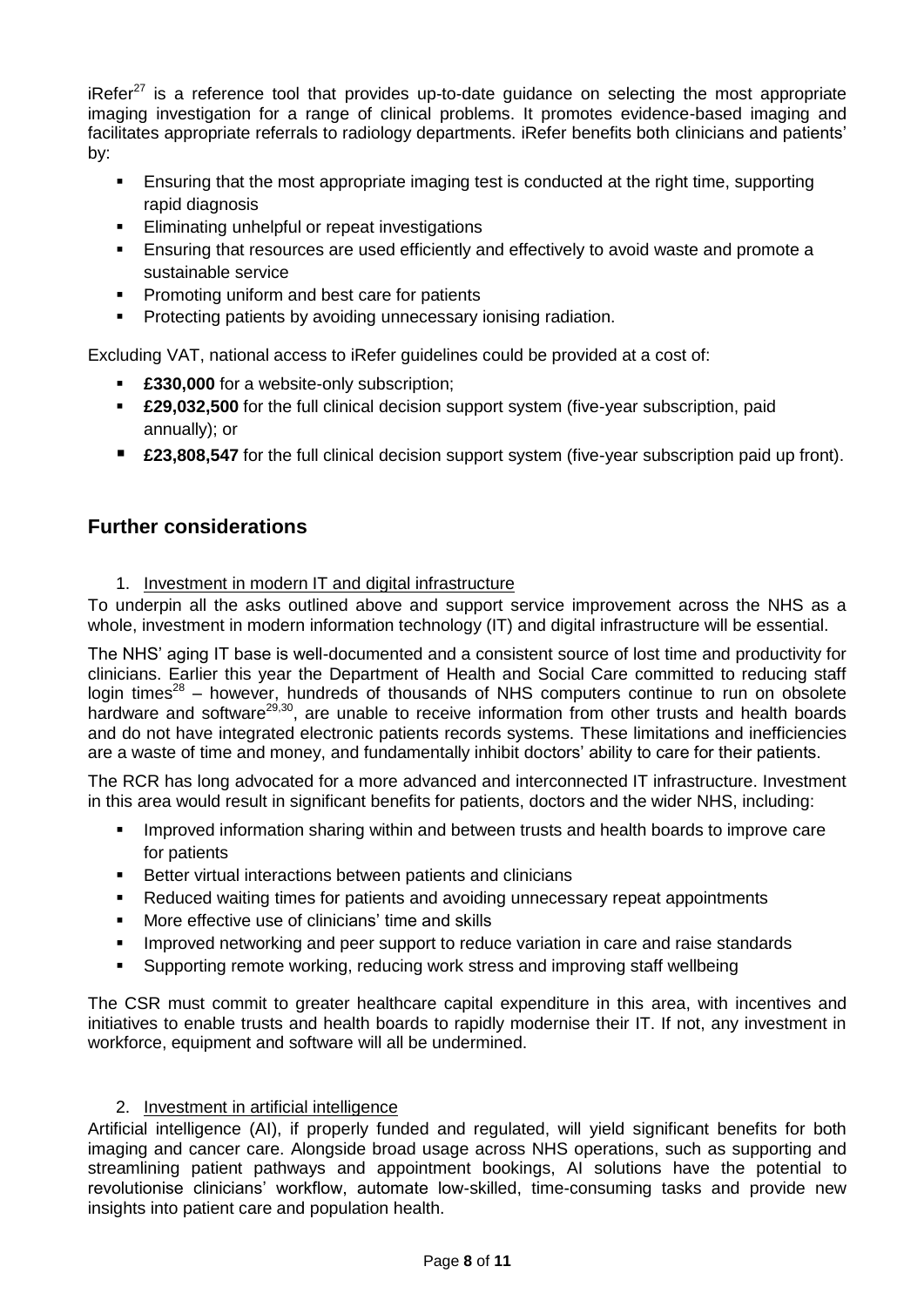The Department of Health and Social care and partners have repeatedly committed to ongoing funding for AI, including a recent announcement of a £250m AI Lab to support and accelerate public-private products and trials.<sup>31</sup> Funded projects across our specialties include programmes to detect breast cancer, lung nodules and fetal abnormalities on scans, predict patient responses to cancer treatments and help with radiotherapy planning.

Imaging and cancer AI will need to be rigorously evaluated and tested before being actively deployed across NHS systems outside of trial settings. On top of rolling national grants to support commercial project development, dedicated NHS funding must be earmarked to support the expansion of staff time and clinician job plans to cover AI testing and innovation. Commissioning and regulatory reforms will also be essential.

#### 3. Prioritise staff wellbeing

A growing body of evidence shows that medical careers are associated with higher rates of psychological distress and psychiatric morbidity when compared with other professions.<sup>32</sup> The NHS and UK governments have long recognised workforce issues in healthcare and the implications of these for staff morale and patient safety. The 2009 Boorman Report<sup>33</sup> on NHS staff maps the link between the well-being of practitioners and detrimental organisational performance measures. Similarly, following the Mid Staffordshire NHS Trust inquiry, the Francis report<sup>34</sup> in 2013 highlighted the link between over-stretched staff and the resultant adverse effect on patient care. However, although measures have been taken to address these concerns, they have largely tackled the symptoms of the problem, not the root causes; as such, issues persist.

This importance of this issue is increasingly being recognised: in 2018 the NHS announced the national NHS Practitioner Health Programme for a mental health support scheme, $35$  and the NHS Long Term Plan<sup>17</sup> also contained a renewed focus on mental health of staff. The NHS People Plan<sup>36</sup>, published earlier this year, outlines behaviours and actions that staff can expect from NHS leaders and colleagues to improve the experience of working in the NHS for everyone. A continued focus on staff wellbeing, building on these publications and initiatives, will be essential to improve staff morale, productivity and retention in the NHS. It will also be a vital consideration as the health service recovers from the impacts of COVID-19. The Treasury must ensure that all measures necessary to support and improve staff wellbeing, included those outlined in the People Plan, are adequately supported and funded.

### **Conclusion**

The investments outlined in this paper, while substantial, will have large and long-term benefits for the health of the population.

The prominence and incidence of cancer is rising consistently, and over half of people in the UK born after 1960 will have cancer at some point in their lives.<sup>2</sup> Funding for the priority areas detailed above will help to ensure that people with cancer get the treatment they need and deserve.

Diagnostic imaging is central to the care of a significant proportion of patients; without the investments we have outlined, imaging services will suffer and the impacts will be felt across the NHS and by millions of patients.

We would be happy to discuss the content of this paper in more detail, and to answer any questions you may have.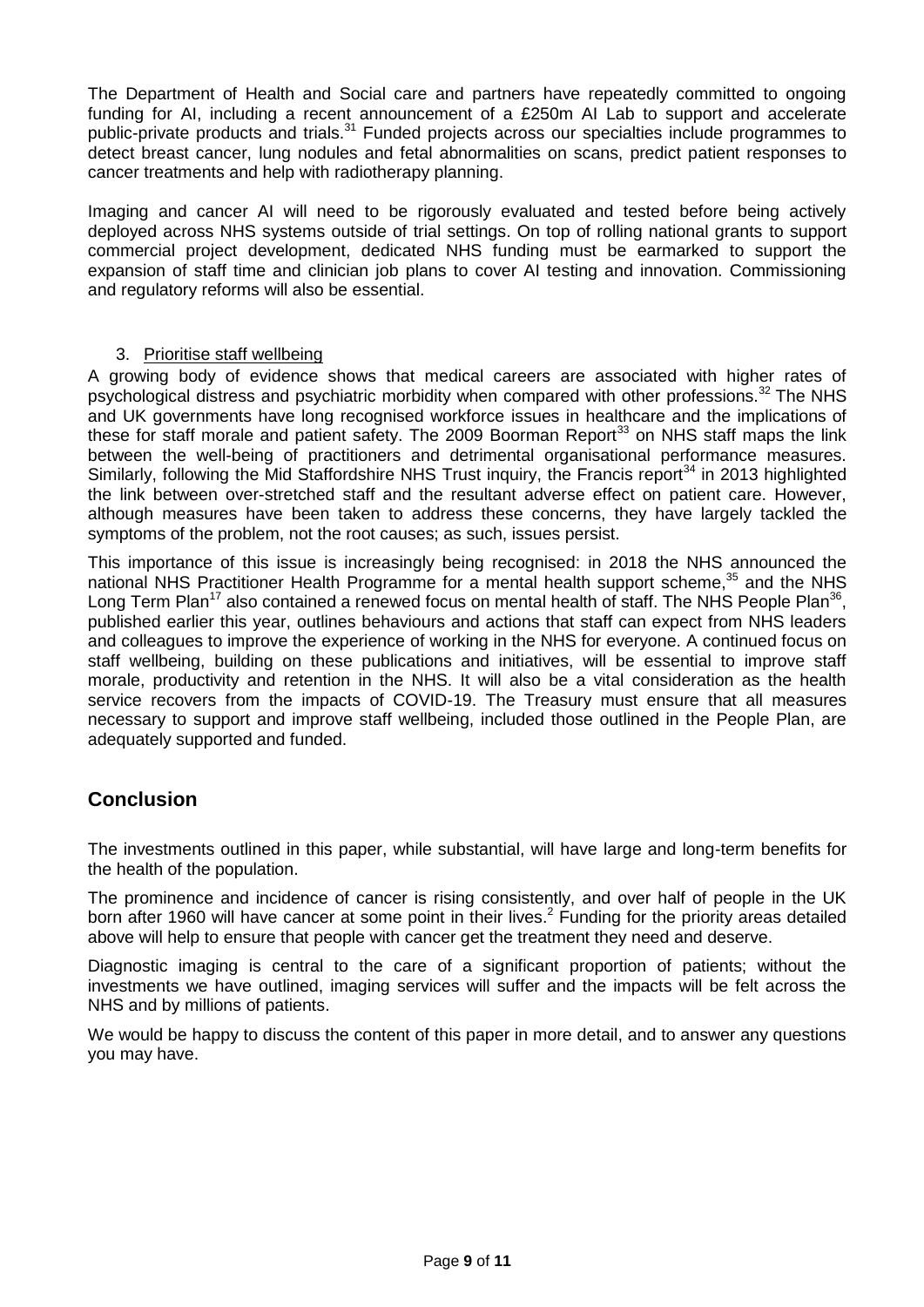# **References**

- 1. NHS England and NHS Improvement. *Diagnostic Imaging Dataset Statistical Release: Provisional monthly statistics, March 2019 to March 2020*. NHS England, 2020.
- 2. [Smittenaar](https://pubmed.ncbi.nlm.nih.gov/?term=Smittenaar+CR&cauthor_id=27727232) CR, Petersen KA, Stewart K et al. Cancer incidence and mortality projections in the UK until 2035. *British Journal of Cancer* 2016. 115(9):1147-1155.
- 3. Cancer Research UK. What is Radiotherapy?. Available at: [www.cancerresearchuk.org/about-cancer/cancer-in-general/treatment/radiotherapy/about](http://www.cancerresearchuk.org/about-cancer/cancer-in-general/treatment/radiotherapy/about) (last accessed 24/09/20).
- 4. NHS England. Modernising Radiotherapy Services in England developing proposals for future service models. NHS England, 2016.
- 5. The Royal College of Radiologists. *Clinical oncology UK workforce census report*. London: The Royal College of Radiologists, 2020.
- 6. Cancer Research UK. *Full Team Ahead: Understanding the UK non-surgical cancer treatments workforce*. London: CRUK, 2017.
- 7. Estimates based on data from the National Cancer Registration and Analysis Service's Radiotherapy Data Set and data provided by IPEM to support the European Society for Radiology and Oncology's Health Economics in Radiation Oncology (HERO) project. Radiotherapy Data Set available at: [www.ncin.org.uk/cancer\\_information\\_tools/](http://www.ncin.org.uk/cancer_information_tools/) (last accessed 29/09/20). Information on the HERO project available at: [www.estro.org/Advocacy/HERO](http://www.estro.org/Advocacy/HERO) (last accessed 30/09/30).
- 8. NHS England. *Operational Delivery Networks for Adult External Beam Radiotherapy Services*. NHS England, 2019.
- 9. These estimates are derived from comparing statistics from the Diagnostic Imaging Data Set and Hospital Episode Statistics. Diagnostic Imaging Data Set available at: [https://digital.nhs.uk/data-and-information/data](https://digital.nhs.uk/data-and-information/data-collections-and-data-sets/data-sets/diagnostic-imaging-data-set)[collections-and-data-sets/data-sets/diagnostic-imaging-data-set](https://digital.nhs.uk/data-and-information/data-collections-and-data-sets/data-sets/diagnostic-imaging-data-set) (last accessed 24/09/20). Hospital Episode Statistics available at: [https://digital.nhs.uk/data-and-information/data-tools](https://digital.nhs.uk/data-and-information/data-tools-and-services/data-services/hospital-episode-statistics)[and-services/data-services/hospital-episode-statistics](https://digital.nhs.uk/data-and-information/data-tools-and-services/data-services/hospital-episode-statistics) (last accessed 24/09/20).
- 10. Moran CG, Lecky F, Bouamra O et al. Changing the System Major Trauma Patients and Their Outcomes in the NHS (England) 2008-17. *EClinicalMedicine* 2018. **2**: 13-21.
- 11. The Royal College of Radiologists. *Clinical radiology UK workforce census 2019 report*. London: The Royal College of Radiologists, 2020.
- 12. COCIR. *Medical imaging equipment: age and profile density, 2019 edition*. Brussels: COCIR, 2019.
- 13. Association of Healthcare Technology Providers for Imaging, Radiotherapy and Care (AXREM). *AXREM Aged Asset Article*. London: AXREM, 2017. Available at: [https://www.axrem.org.uk/wp-content/uploads/2017/08/AXREM-Aged-Asset-Article-](https://www.axrem.org.uk/wp-content/uploads/2017/08/AXREM-Aged-Asset-Article-CTMR280717.pdf)[CTMR280717.pdf.](https://www.axrem.org.uk/wp-content/uploads/2017/08/AXREM-Aged-Asset-Article-CTMR280717.pdf)
- 14. Clinical Imaging Board. *Magnetic resonance imaging (MRI) equipment, operations and planning in the NHS: Report from the Clinical Imaging Board*. London: The Royal College of Radiologists, 2017.
- 15. OECD.Stat. Available at: stats.oecd.org (last accessed 24/09/20).
- 16. Department of Health and Social Care. Prime Minister pledges funding for cancer screening overhaul. 2019. Available at: [www.gov.uk/government/news/prime-minister-pledges-funding](http://www.gov.uk/government/news/prime-minister-pledges-funding-for-cancer-screening-overhaul)[for-cancer-screening-overhaul](http://www.gov.uk/government/news/prime-minister-pledges-funding-for-cancer-screening-overhaul) (last accessed 24/09/20).
- 17. NHS England. *The NHS Long Term Plan*. NHS England, 2019.
- 18. The Health Foundation. *Briefing: Failing to capitalise*. London: The Health Foundation, 2019.
- 19. The Royal College of Radiologists*. Standards for providing a 24-hour interventional radiology service, second edition*. London: The Royal College of Radiologists, 2017.
- 20. NHS England and NHS Improvement. Transforming imaging services in England: a national strategy for imaging networks. NHS England and Improvement, 2019.
- 21. The Royal College of Radiologists. *Clinical radiology Wales workforce 2019 summary report*. London: The Royal College of Radiologists, 2020.
- 22. The Royal College of Radiologists. *Clinical radiology Northern Ireland workforce 2019 summary report*. London: The Royal College of Radiologists, 2020.